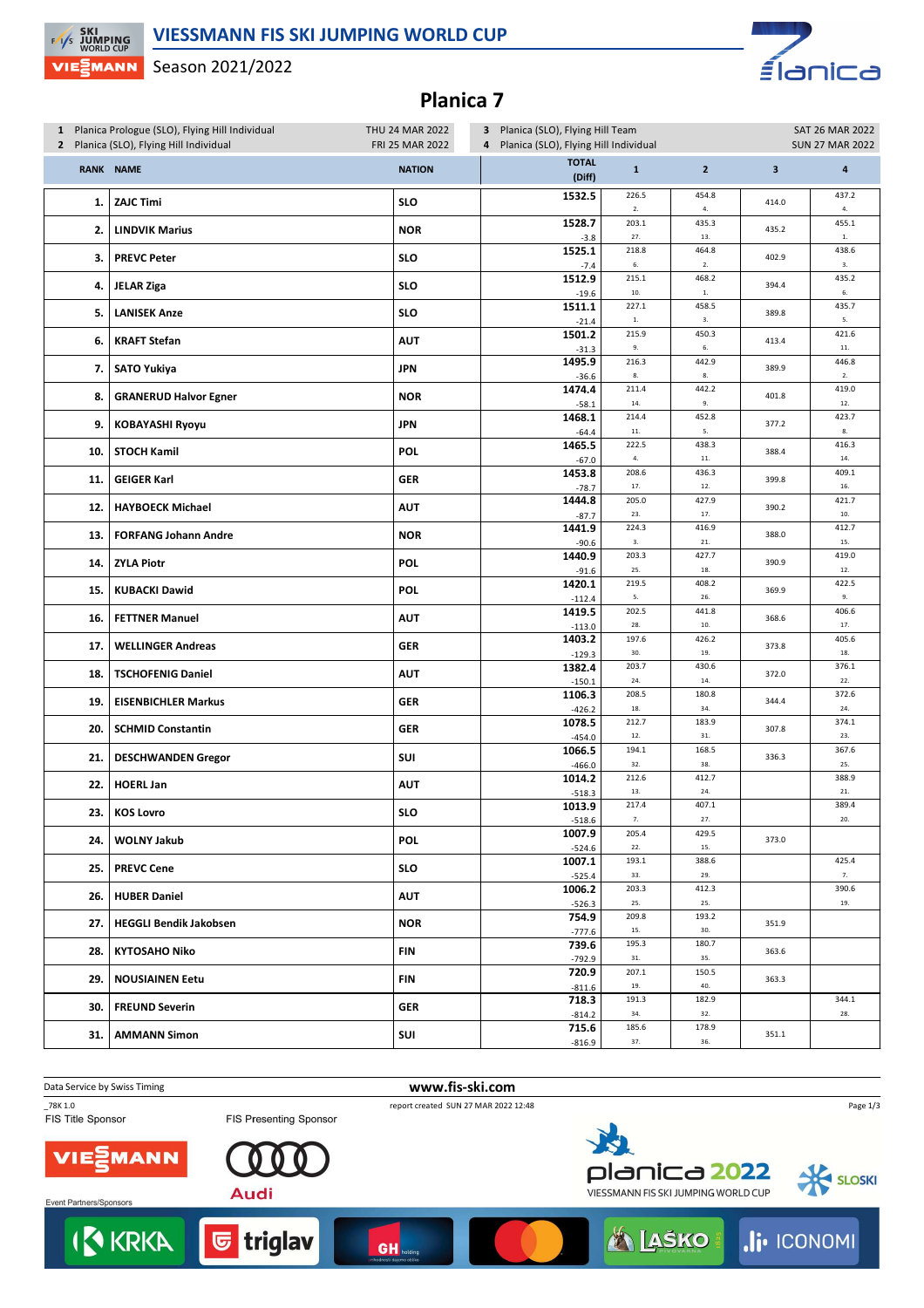#### **VIESSMANN FIS SKI JUMPING WORLD CUP**



Season 2021/2022

**F/VS SKI<br>WORLD CUP VIE MANN** 

# **Planica 7**

|     | <b>RANK NAME</b>                 | <b>NATION</b> | <b>TOTAL</b><br>(Diff) | $\mathbf{1}$         | $\overline{2}$   | $\overline{\mathbf{3}}$ | $\overline{\mathbf{a}}$ |
|-----|----------------------------------|---------------|------------------------|----------------------|------------------|-------------------------|-------------------------|
| 32. | <b>PEIER Killian</b>             | SUI           | 679.9<br>$-852.6$      | 149.0<br>56.         |                  | 246.1                   | 284.8<br>30.            |
| 33. | <b>PREVC Domen</b>               | <b>SLO</b>    | 652.9                  | 209.4                | 443.5            |                         |                         |
|     |                                  |               | $-879.6$<br>627.8      | $16.$<br>205.8       | $7. \,$<br>422.0 |                         |                         |
| 34. | STEKALA Andrzej                  | <b>POL</b>    | $-904.7$               | 20.                  | 20.              |                         |                         |
| 35. | <b>PAVLOVCIC Bor</b>             | <b>SLO</b>    | 622.4<br>$-910.1$      | 205.7<br>${\bf 21}.$ | 416.7<br>22.     |                         |                         |
| 36. | <b>SEMENIC Anze</b>              | <b>SLO</b>    | 612.9<br>$-919.6$      | 183.5<br>40.         | 429.4<br>16.     |                         |                         |
| 37. | <b>BJOERENG Joacim Oedegaard</b> | <b>NOR</b>    | 605.0<br>$-927.5$      | 201.5<br>29.         | 403.5<br>28.     |                         |                         |
| 38. | <b>AIGRO Artti</b>               | <b>EST</b>    | 603.4<br>$-929.1$      | 189.0<br>35.         | 414.4<br>23.     |                         |                         |
| 39. | <b>LEYHE Stephan</b>             | <b>GER</b>    | 529.4<br>$-1003.1$     | 181.4<br>41.         |                  |                         | 348.0<br>27.            |
| 40. | <b>NAKAMURA Naoki</b>            | <b>JPN</b>    | 503.7                  | 155.6<br>53.         |                  |                         | 348.1<br>26.            |
| 41. | <b>AALTO Antti</b>               | <b>FIN</b>    | $-1028.8$<br>487.9     | 170.8                |                  | 317.1                   |                         |
|     |                                  |               | $-1044.6$<br>485.1     | 49.<br>172.1         |                  |                         | 313.0                   |
| 42. | <b>KOBAYASHI Junshiro</b>        | <b>JPN</b>    | $-1047.4$              | 47.                  |                  |                         | 29.                     |
| 43. | <b>ITO Daiki</b>                 | <b>JPN</b>    | 471.5<br>$-1061.0$     | 174.2<br>45.         |                  | 297.3                   |                         |
| 44. | <b>SATO Keiichi</b>              | <b>JPN</b>    | 466.6                  | 175.7                |                  | 290.9                   |                         |
|     |                                  |               | $-1065.9$<br>418.5     | 44.<br>153.9         |                  |                         |                         |
| 45. | <b>SCHULER Andreas</b>           | SUI           | $-1114.0$              | 54.                  |                  | 264.6                   |                         |
| 46. | <b>BARTOL Tilen</b>              | <b>SLO</b>    | 370.9<br>$-1161.6$     | 188.9<br>36.         | 182.0<br>33.     |                         |                         |
| 47. | <b>BOYD-CLOWES Mackenzie</b>     | CAN           | 357.6<br>$-1174.9$     | 185.4<br>38.         | 172.2<br>37.     |                         |                         |
| 48. | <b>PEDERSEN Robin</b>            | <b>NOR</b>    | 352.8<br>$-1179.7$     | 184.4<br>39.         | 168.4<br>39.     |                         |                         |
| 49. | <b>HEIKKINEN Kalle</b>           | <b>FIN</b>    | 349.8<br>$-1182.7$     | 134.3<br>62.         |                  | 215.5                   |                         |
| 50. | <b>BOMBEK Jan</b>                | <b>SLO</b>    | 178.2<br>$-1354.3$     | 178.2<br>42.         |                  |                         |                         |
| 51. | <b>ZOGRAFSKI Vladimir</b>        | <b>BUL</b>    | 177.5<br>$-1355.0$     | 177.5<br>43.         |                  |                         |                         |
| 52. | <b>MOGEL Zak</b>                 | <b>SLO</b>    | 174.0                  | 174.0                |                  |                         |                         |
|     | <b>VILLUMSTAD Fredrik</b>        | <b>NOR</b>    | $-1358.5$<br>170.9     | 46.<br>170.9         |                  |                         |                         |
| 53. |                                  |               | $-1361.6$              | 48.<br>164.8         |                  |                         |                         |
| 54. | <b>IPCIOGLU Fatih Arda</b>       | <b>TUR</b>    | 164.8<br>$-1367.7$     | 50.                  |                  |                         |                         |
| 55. | <b>INSAM Alex</b>                | <b>ITA</b>    | 162.3<br>$-1370.2$     | 162.3<br>51.         |                  |                         |                         |
| 56. | <b>CONTAMINE Mathis</b>          | <b>FRA</b>    | 157.8<br>$-1374.7$     | 157.8<br>52.         |                  |                         |                         |
| 57. | <b>SOUKUP Matthew</b>            | CAN           | 149.1<br>$-1383.4$     | 149.1<br>55.         |                  |                         |                         |
| 58. | <b>VITEZ Patrik</b>              | <b>SLO</b>    | 147.6<br>$-1384.9$     | 147.6<br>57.         |                  |                         |                         |
| 59. | <b>KOZISEK Cestmir</b>           | <b>CZE</b>    | 144.5<br>$-1388.0$     | 144.5<br>58.         |                  |                         |                         |
| 60. | <b>DEAN Decker</b>               | <b>USA</b>    | 141.9                  | 141.9<br>59.         |                  |                         |                         |
| 61. | <b>MALTSEV Kevin</b>             | <b>EST</b>    | $-1390.6$<br>141.7     | 141.7                |                  |                         |                         |
|     |                                  |               | $-1390.8$              | 60.<br>138.3         |                  |                         |                         |
| 62. | <b>LARSON Casey</b>              | <b>USA</b>    | 138.3<br>$-1394.2$     | 61.                  |                  |                         |                         |
| 63. | <b>FOUBERT Valentin</b>          | <b>FRA</b>    | 125.0<br>$-1407.5$     | 125.0<br>63.         |                  |                         |                         |